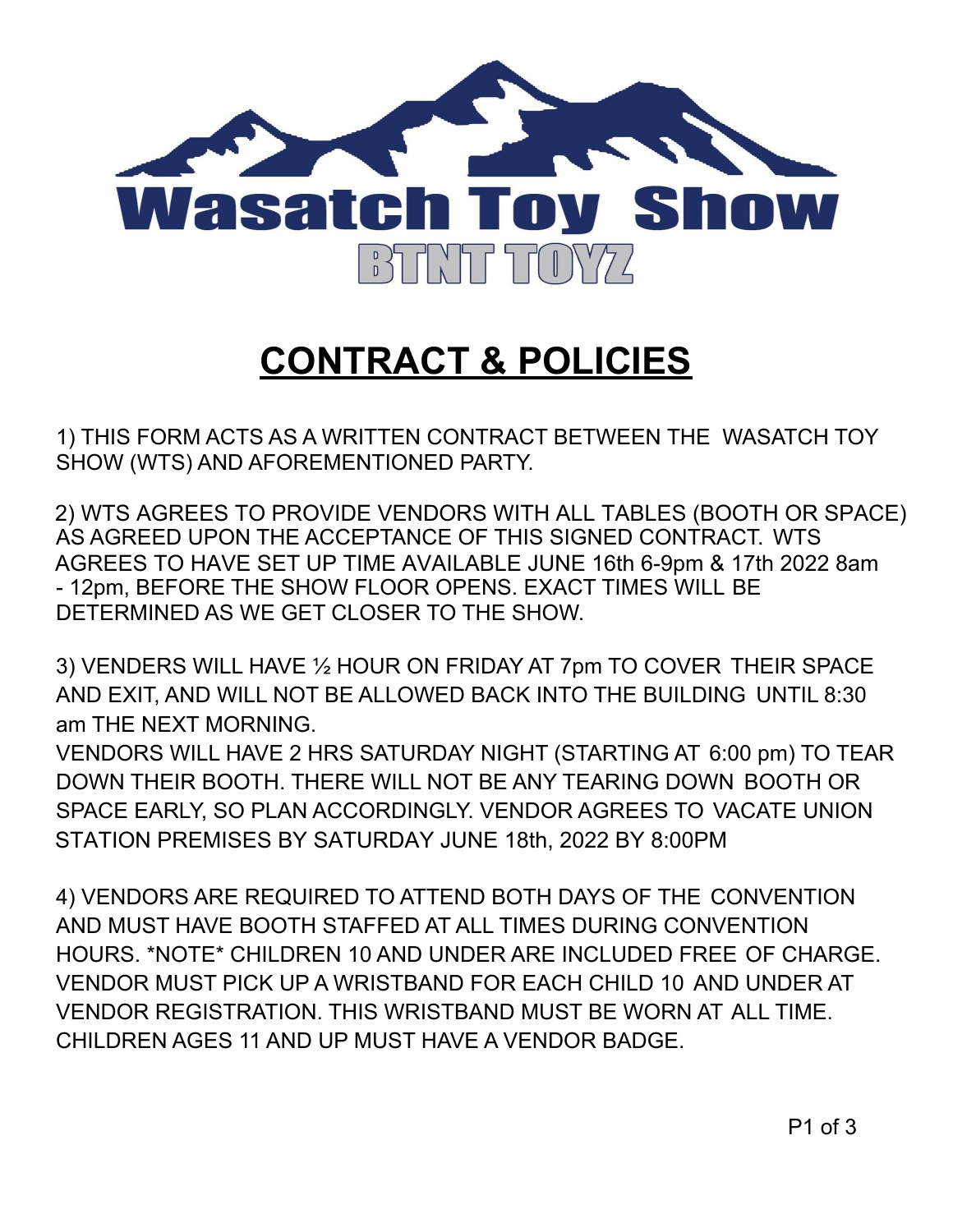5) NO VENDOR/ARTIST IS TO OFFER ANY PORNOGRAPHIC MATERIALS, STOLEN GOODS OR ILLEGAL ITEMS AT THEIR TABLE. THIS IS A "FAMILY FRIENDLY" SHOW.

6) NO SMOKING ALLOWED INSIDE OR NEAR ANY EXIT/ LOADING DOOR, OR NEAR THE VENDOR AREAS DURING THE COURSE OF THE EVENT.

7) ALL MERCHANDISE DISPLAYED ON YOUR TABLES IS CONSIDERED YOUR PROPERTY AND FALLS UNDER YOUR VENDOR CONTRACT.

8) NO VENDOR IS TO BLOCK ANY FIRE EXIT, ROW, AISLE OR FLOOR SPACE TO EXPAND THEIR DISPLAY.

9) NO VENDOR IS ALLOWED TO BUILD THEIR DISPLAY ABOVE A HEIGHT OF 8 FEET. THIS IS FOR SAFETY REASONS.

10) CONTRACT APPLICATIONS ARE PROCESSED ON A FIRST COME, FIRST SERVE BASIS. PLEASE CHOOSE 1st, 2nd, and 3rd PREFERENCE LOCATION WHEN SELECTING YOUR SPACE.

11) VENDOR SPACES WILL NOT BE SAVED UNTIL VENDOR HAS PAID IN FULL. WE RESERVE THE RIGHT TO DENY VENDORS TO ENSURE A BROAD REPRESENTATION OF PRODUCTS.

12) EACH 8'X10 1/2' BOOTH SPACE INCLUDES ONE (3) TABLES, (2) CHAIRS. EACH 16' TABLE SPACE INCLUDES ONE (2) TABLES, (2) CHAIRS.

13) VENDORS ARE ALLOWED TO DESIGN AND ARRANGE THEIR ASSIGNED BOOTH SPACE HOWEVER THEY LIKE. YOU ARE ALLOWED TO ARRANGE AND/OR TAKE DOWN ANY OF THE TABLES INSIDE YOUR BOOTH SPACE.

14) YOU AND YOUR ENTIRE PARTY MUST SIT WITHIN YOUR OWN SPACE. YOUNG CHILDREN MUST REMAIN WITH AN ADULT AT ALL TIMES.

15) NO REFUNDS.

16) WASATCH TOY SHOW IS NOT RESPONSIBLE FOR ANY LOSS OR DAMAGE TO VENDORS' MATERIALS, GOODS, SAMPLES, AND/OR OTHER PROPERTY WHICH MAY OCCUR. P2 of 3